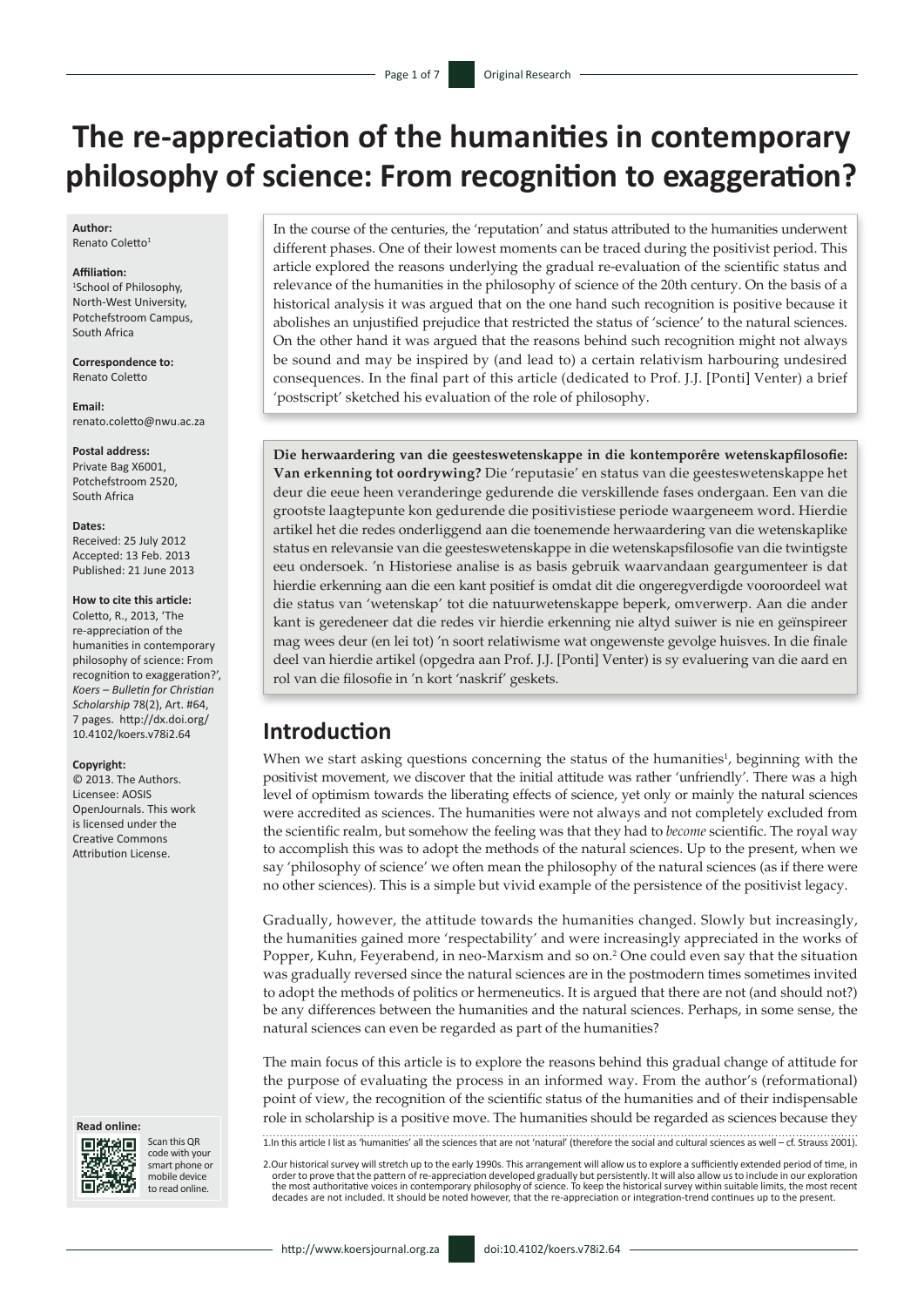study reality through 'points of entry' constituted by several modal aspects, just like the natural sciences. However, the motivations behind this gradual re-appreciation of the humanities may not always be sound and may be inspired by (and lead to) a rather relativist position with dire practical implications. In some cases (cf. Feyerabend 1975) one has the impression that almost everything can be regarded as science (or perhaps nothing). In other cases, it does not matter much, because science has nothing special to offer and cannot be distinguished from other activities in 'life'.

After completing a historical overview of the re-appreciation process I will briefly sketch a reformational evaluation and response and, as this article is dedicated to prof. J.J. (Ponti) Venter, I will also briefly outline his own understanding and assessment of the nature and role of one of the human sciences, namely philosophy.

### **Brief background: Positivism and beyond**

The positivist attitude towards the humanities is somehow ambivalent. On the one hand, an immense fascination with the natural sciences led many authors to oppose facts and values, physics and metaphysics, objectivity and subjectivity. Of course, the natural sciences were on the side of objectivity and of the facts, whilst the humanities were on the other side. On the other hand, it is interesting to note that Comte (1830–1842) included sociology in his list of scientific disciplines. Actually, sociology had a sort of 'overarching' function and it was placed 'at the top' of the six sciences (mathematics, astronomy, physics, chemistry, biology, sociology in 'ascending' order). It is also interesting to note that very ancient disciplines like law and history were not considered scientific by the 'father' of positivism. In general, however, positivism left the door open to the possibility that at least some of the humanities might acquire scientific status. In order to do so, unfortunately, they were required to adopt the method of the natural sciences. Sociology was already called 'social physics' by Comte, and was supposed to study social phenomena with the same impartiality and precision attributed to physics.

In positivist circles philosophy was treated with particular suspicion, it was often called 'metaphysics' and was part of the presuppositions that should be left outside the laboratory door. All in all, it was mainly natural science that enjoyed full recognition. Science was the only system following the path of *verification* and 'non-scientific' became a synonym of meaningless.

The humanities, however, were already knocking at the door of academic recognition. Dilthey (1989), Rickert (1896–1902) and Weber (1949) tried to attach either a different method or a different object of study to the human sciences. Dilthey (1989:56ff, 436–440) argued that the method of the natural sciences is totally inadequate to study history or social and cultural achievements. History is the product of human beings and is as such not reducible to natural objects. As a consequence, a totally different method is required: the imaginative re-creation of the experiences of others.

Although rejecting the ontological dualism underlying Dilthey's views, Rickert (1896–1902) accepted and explored further the idea of an alternative method suitable to the humanities. The *nomothetic* method is suitable for the natural sciences, but the *ideographic* method suits the humanities. The first method focuses on the universal whilst the second focuses on the individual and unique. The distinction is not based on ontology but on logic, as the same reality can be regarded as nature or as history. Finally, Weber (1949:50ff) argued that this difference in method does not decrease the objectivity of the social sciences; it rather integrates an otherwise unilateral understanding of the world.

# **Opening a back-door to the humanities**

Although their approaches differ, all these German authors created an alternative to positivism and opened a door (at least a back-door) to the humanities. Popper walked some extra miles for the humanities' sake. In opposition to the positivist mentality he (Popper 1963:38) stated that 'nonscientific' is not equivalent to non-sensical or meaningless. There is meaning and knowledge outside of science. At the same time, however, science remains for Popper a 'superior' type of knowledge, so to speak, and by 'science' he basically means natural science (physics in particular).

In a recent article (Coletto 2011), Popper's views on the topic were outlined by saying that science is present wherever we have universal laws. The scientific attitude requires first of all conjectures and refutations, in other words the possibility of falsification. In addition, however, science is present only when dealing with universal laws, which Popper detects especially in the physical dimension. According to Popper we do not have universal laws in the historical or social dimension (one could say: aspect), therefore we cannot have fully-fledged science. This is the reason why, it was argued (Coletto 2011:68), Popper could regard psychology and sociology as 'spurious sciences' that are 'riddled with fashions and with uncontrolled dogmas'. He could therefore write to Kuhn: '[I hope] you do not want to appeal to the sociological (or psychological or historical) lunatic fringe' (Popper 1970:57–58).

All this is true, but in some instances Popper attenuated and nuanced this rather harsh position, still much indebted to positivism. Perhaps these nuances originate in part from the fact that they appear in a context of dialogue with neo-Marxism, in a volume edited by Adorno (cf. Popper 1976). One could also notice that they were written a few years later (1976) than the above quoted texts of 1963 and 1970 and probably further reflection had played its part.

Whatever the reason, the picture seems to change. In 'The logic of the social sciences' (Popper 1976) there seems to be little difference between the natural and the social sciences. Apparently the latter use exactly the same method as the former: conjectures and refutations. By means of communal criticism they both falsify their theories and retain the most corroborated ones. Objectivity is not excluded in the social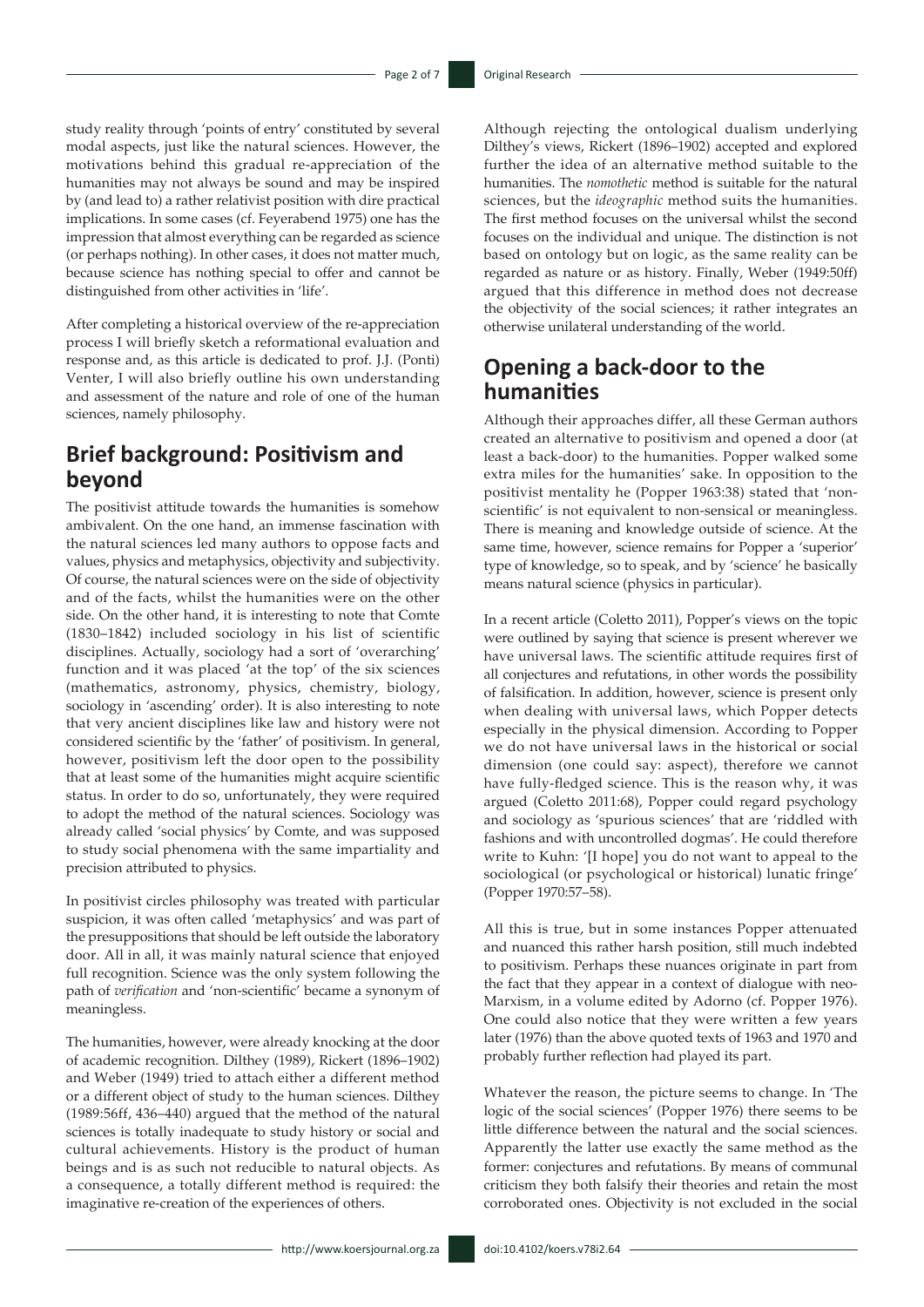sciences because it depends on the critical method, not on the field of study. The research process starts with a problem and observation follows, exactly as is the case of the natural sciences (Popper 1976:87–90). Positivism, says Popper (1976:90ff), wanted the social sciences to adopt the same method of the natural sciences, namely the inductive method. But that was the wrong solution. (As a matter of fact, Popper too wants the same method to be adopted by both types of sciences; the only difference is that he regards the *deductive* approach as the right method.)

When considering the different approaches Popper adopted on this issue, one can find a sort of ambivalence and, after all, it should not be too surprising. In fact, Popper's philosophy constitutes a 'bridge' between positivism and the new philosophy of science. This ambivalence was already noticed by Botha (1986) in relation to Popper's appreciation of philosophy: On the one hand Popper warns against the 'bewitching' effects of 'metaphysics', on the other he makes clear philosophical choices and defends them (Botha 1986), for example by endorsing realism and the existence of natural laws.

## **Opening the front door to the humanities?**

Kuhn is the main representative of the 'historical school' of philosophy of science. This school operated a strong rehabilitation of the role of history in philosophy of science. Kuhn also realised that psychological and social factors play a large role in science (economic factors were mentioned less often). These factors may still be 'external' to science (Kuhn 1996:ix–x), but one cannot understand science without understanding them, and for that reason the humanities become important.

In Kuhn's case the front door is only half-opened, because his system requires that we have science only in the presence of a paradigm accepted by all the 'schools' in a certain discipline, at least for a certain period of undisputed reign. Now, if it is rare to see this situation in the humanities they cannot be fully scientific; they must still be caught in the preparadigm phase, preceding 'normal' or 'mature' science. It is not excluded that they might one day reach a common paradigm (and maturity, or normality with it) but at least for the moment Kuhn still calls them 'proto-sciences' (Kuhn 1970:244ff), 'fields', or 'activities' (Kuhn 1996:195; 208–210). Nevertheless, one might say that even though the *scientific status* of the humanities was not fully recognised by Kuhn, their *usefulness* was largely appreciated. Furthermore, Kuhn (*ibid*:138) pointed out that students of the natural sciences are disadvantaged with respect to their colleagues in the humanities, in the sense that the latter are in fact more aware of different approaches (paradigms) in their disciplines and more knowledgeable of the history of their disciplines.

It is probably Lakatos who opened the front door with conviction. In order to see it, one should briefly follow his view of the criterion for demarcation (between science and non-science). Even though he was a 'disciple' of Popper,

Lakatos did not agree that falsification is the best criterion to distinguish science from pseudo-science. Instead, Lakatos first of all enlarges the picture: the units of great scientific developments are not single theories but *research programmes*. Usually theories are only the 'hard core' of such programmes and they are surrounded by a host of protective hypotheses that can always justify anomalies or partial refutations of the hard core (Lakatos 1978:110).

The main difference between research programmes is that some of them are progressing and others are degenerating. Degenerating programmes are those that 'lag behind the facts': they are trying to explain what is already known. Marxist historiography, for example, 'explained' the rising living standards of the working class in capitalist countries, and the conflict between China and the Soviet Union. It explained why the first socialist revolution occurred in nonindustrialised Russia, and it explained Berlin 1954, Budapest 1956, Prague 1958 (Lakatos 1978:6). But all these explanations were constructed after the events to 'protect Marxian theory from the facts'. This is an example of a stagnating research programme. Progressive programmes, by contrast, are rich in predictions and in this way they anticipate the facts. Therefore progressive programmes are regarded as scientific, whilst regressive programmes are not.

Whether this criterion is useful or not to distinguish science from pseudo-science is not our main concern here (one might in fact argue that it evades the demarcation problem). What is interesting for our present topic is that Lakatos does not exclude the humanities from his argumentation. Should Marxian theory have made successful predictions, it could have been regarded as progressive and scientific. The dividing line between science and non-science does not run across disciplinary boundaries (e.g. natural versus social sciences) but across research programmes. This changed the discussion deeply and was of course appreciated by scholars in the humanities. Appreciated and often appropriated. For example, Nancey Murphy (1990), in her attempt to prove that theology is a science, adopted Lakatos' criteria and felt entitled to conclude that (at least some) theological research programmes can be considered scientific.

## **In the front door and out the back door?**

When it comes to Feyerabend we have the feeling that he has no problem with recognising the scientific status of the humanities. In his *Against method* (Feyerabend 1975) he shows appreciation and knowledge of the history of art, knowledge of philosophy, theology (even Christology), and other disciplines. Collectively they enable him to conduct a discourse on science and help him arguing about science. It is true that here and there he delivers a few harsh remarks on theology and philosophy (cf. Feyerabend 1975:46, 301), but this is due to his provocative style<sup>3</sup> rather than to any real opposition to the humanities.

3.In his typical style Feyerabend (1975:301) 'classifies' philosophy (of science) amongst the 'bastard subjects … which have not a single discovery to their credit'.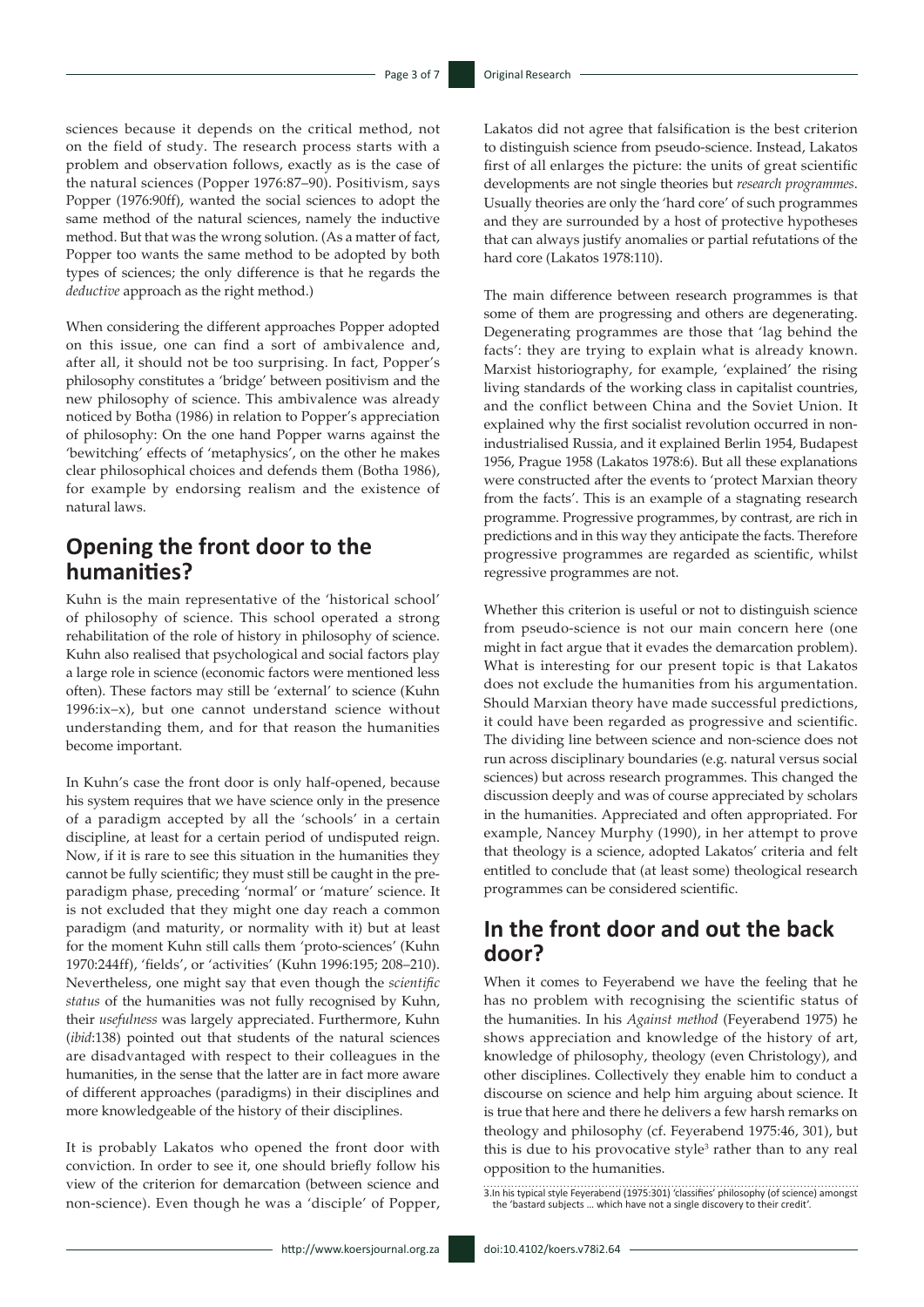The problem is rather that with Feyerabend (1975) both natural and human sciences lose much of their 'value'. He is not fascinated by rationality but by life, passion and freedom. He is against the separation of science and life, in the sense that science should return to be part of life and should resemble ordinary activities as much as possible. There is nothing special about science and natural science is constantly compared and associated with the humanities, but also with all sorts of pre-scientific ideas and activities, myths, beliefs and so on. It was this type of attitude that was extremely frustrating to Popper and prompted some of his most amusing remarks (like the complaint: 'To some, science is nothing but glorified plumbing!' [Popper 1963:102]).

Feyerabend's anarchism, however, was probably not likely to be adopted by large sectors of the philosophical community. More convincing voices, more 'solid' ideologies had to enter the scene, in order to consolidate the 'reputation' of the humanities. Amongst them was neo-Marxism.

### **Habermas and human interest**

Although Popper (1963:102) was quite frustrated by those who regarded science as 'gadget making', was he not the one who introduced *interest* as a key-element in science? Science starts with a problem, he argued. We are not merely interested in truth; we want *interesting* truth (Popper *ibid*:229). Now, only human beings have interests and problems. The emphasis on these themes is therefore an emphasis on the (human) subject of knowledge or research. Feyerabend (1975) built his own approach on this foundation. From a less radical perspective, Habermas wrote *Knowledge and human interests* in 1971.

For Habermas (1971:308–311), science can be categorised into three different types, each characterised by specific interests (see Table 1).

Of the three categories, the emancipatory interest is the most important, since it is supposed to direct our understanding of the two other interests. As a consequence, the sciences characterised by interest acquire extraordinary importance and a crucial role. Habermas (1971:198) goes as far as affirming that all the sciences should subordinate themselves and their interests (e.g. technical control) to the systematic sciences. Accepting this priority is equivalent to adopting 'critical science' as opposed to 'traditional science' (a distinction already introduced by Horkheimer). This crucial programme, in line with the humanist project, requires the return of the human agent to the centre of the scientific enterprise and the Humanities (or at least some of them) are finally placed at the top. The natural sciences, in a sense, are placed at the bottom.

Following Kant, Habermas (1984) regard science as one of the 'three spheres' of culture, together with art and morality. In line with the project of the Enlightenment, the three spheres should be fairly distinguished from each other because their confusion always breeds catastrophes (for example the aesthetisation of politics is typical of Nazism). The three types of science must therefore retain a specific identity and are not to be confused with other types of activities, in other 'spheres'. This is in line with 'the project of modernity' that, according to Habermas, should not be abandoned but rather completed. In fact, most of the problems of Western societies, lamented by many, are not due to modernity itself but to the fact that its project 'has not yet been fulfilled' (Habermas *ibid*:13).

Very soon, however, this approach was to be challenged in two directions: a more radical, left-oriented project (Lyotard 1984) and a more pragmatist and 'conservative' project (Rorty 1991). Leaving apart the political dimension of this conversation, in the next section, we will ask what it implies for the status of the humanities.

### **Lyotard and Rorty**

It is not easy, I think, to understand the role Lyotard reserves for the humanities in his *The postmodern condition* (1984). Perhaps this is partially due to the fact that he links his argumentation to the 'three spheres' debate. Science is one of the spheres and has its own 'language game', but what does it include? Lyotard seems to have in mind especially the natural sciences. If so, where does he place the humanities?

We surely make no mistake by saying that Lyotard in the end wants to *reduce* the contrast between the 'sciences' and 'narrative knowledge'. To him there are no big differences between the methods of politicians and those of scientists. Yet, interestingly, Rorty (1991:86) observes that Lyotard argues as if this was a recent change in the nature of science; as if the empiricist account of science was correct in the past, whilst now science has changed and has become 'postmodern'. May one speak of a strange combination of positivism and relativism in Lyotard? On the one hand Lyotard seems to agree with Hesse that 'the logic of science is circular interpretation, re-interpretation and self-correction of data in terms of theory and theory in terms of data' (Hesse 1980:173). On the other hand, he seems to stick to distinctions and categories that are typical of empiricism.

Nevertheless, I have difficulties imagining a 'positivist' Lyotard. I am rather inclined to think that some of his categories are borrowed for the sake of dialogue, in particular with those who may still consider science as a unique language game. In the end, his message is that the sciences should not be linked

| TABLE 1: Habermas' classification of scientific disciplines. |                                                                                                                                        |                                                     |
|--------------------------------------------------------------|----------------------------------------------------------------------------------------------------------------------------------------|-----------------------------------------------------|
| Type of sciences                                             | Type of interest                                                                                                                       | <b>Examples</b>                                     |
| The empirical-analytical sciences                            | Cognitive interest in technical control over objectified processes                                                                     | Natural sciences                                    |
| The historical-hermeneutic sciences                          | Constitutive interest in the preservation and expansion of the inter-subjectivity<br>of possible action-orienting mutual understanding | History, linguistics                                |
| The systematic sciences of social action                     | Emancipatory cognitive interest                                                                                                        | Economics, sociology, political science, philosophy |
|                                                              |                                                                                                                                        |                                                     |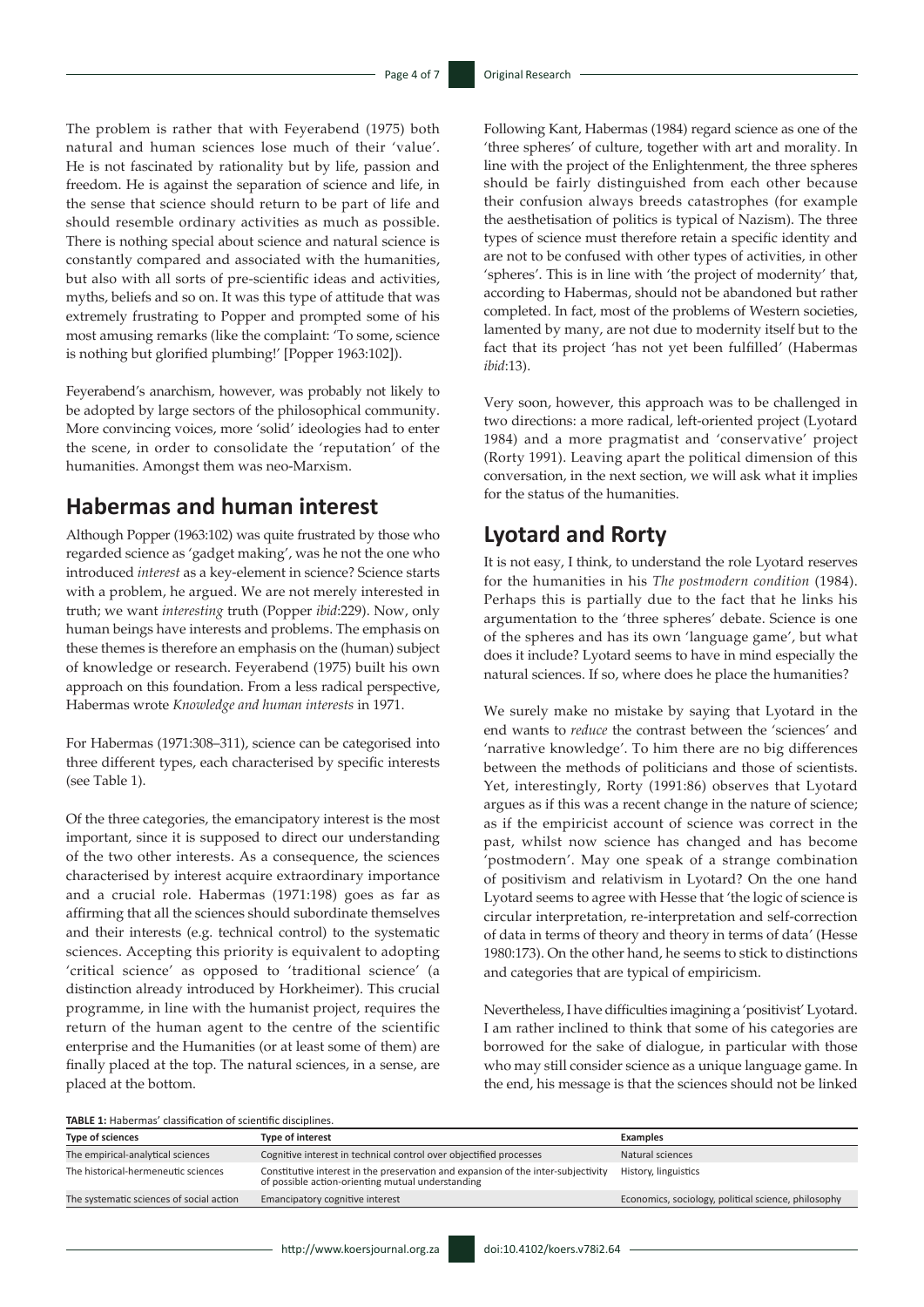to any meta-narrative (e.g. Habermas' 'emancipation') but should rather be legitimised for 'the simple fact that they do what they do' (Lyotard 1984:23). If 'language game' is the common denominator of all social activities, there cannot be a huge difference between 'science' and the humanities.

Rorty (1991:87) seems to agree with this interpretation of Lyotard, but he still reproaches him for holding to some 'of the left's silliest ideas' and to their consequences (Rorty *ibid*:95). For example, according to Rorty (*ibid*:95), Lyotard has not sufficient consideration for (scientific) communication and consensus, and permanent revolution simply cannot be the purpose of science (Rorty *ibid*:85–86). But how does Rorty himself see the role of the humanities?

First of all, the problem of the 'three spheres' of Hegelian and Kantian memory should be abandoned: it is just a problem for an 'isolated order of priests'. According to Rorty there is no need for universal foundations. He suggests let us leave the spheres of culture to do what they can do. As one may predict, Rorty wants to look back at Dewey and Bacon with their pragmatic spirit, not towards a future or virtual 'postmodern science'. But surprisingly, it is Dewey himself who drives him towards the future, and prophetically announces the day when 'science and emotion will interpenetrate, practice and imagination will embrace. Poetry and religious feeling will be the unforced flowers of life' (Rorty 1991:95).

After quoting this passage, Rorty (1991:95) reveals: 'Much of what I have been saying is an attempt to follow up on this passage from Dewey'. In agreement with Dewey, the humanities should not be considered 'inferior' to the natural sciences. In agreement with Lyotard, Rorty states: 'The point that there are no interesting epistemological differences between the aims and procedures of scientists and those of politicians is absolutely fundamental' (Rorty *ibid*:92). In conclusion, we have reached the point where the differences between natural sciences and humanities can vanish without problems.

Here we can conclude our historical survey and say that (although the process was not always linear and 'smooth'), contemporary philosophy of science gradually re-established the role and status of the humanities. Several strategies were used: initially Rickert and Weber pointed out that the humanities are different from the natural sciences and therefore should not be asked to endorse the same method or to treat their objects of study in the same way. Later on, however, the strategy changed. As soon as the humanities reached sufficient 'prestige' the idea that they are similar to natural science returned, but this time it was in order to argue that the natural sciences have nothing different from the humanities!

# **Interlude: Apart from the philosophers ...**

Before proceeding to an evaluation of the views outlined above, it is necessary to remember that we have been dealing only with the opinions of philosophers of science. Yet they do not represent 'public opinion' or a widespread feeling in society. On the contrary, evaluations can be quite different when we hear the voices of special scientists, technicians, managers or the voice of the 'person on the street'.

Generally speaking, the 20th century has known a gradual loss of confidence in science and technology. The optimism of the 18th century and 19th century, when science promised to lead to the truth and even to victoriously replace other forms of knowledge, was definitely abandoned. At the end of the 19th century science started to show the grim face of industrial exploitation, and later on the face of the nuclear threat, pollution and so on. A recent advertisement of a face cream juxtaposes a group of scientists and an attractive lady who uses the product. Who is one supposed to trust? The beautiful lady of course: she has *practical* knowledge of the product. Although some scholars are still trying to win scientific respectability for their discipline, we are no longer in the 'age of reason' or 'age of science'.<sup>4</sup> We live in postmodern times, and other agencies and human faculties are considered reliable.

Nevertheless, science is not totally depreciated, at least not by everybody: the utilitarian, economically driven and technicistic spirit of our times still has a big impact. For example, currently all forms of engineering are held in high esteem, at least in some circles, together with computer sciences and economics. In addition, whatever is vaguely perceived as 'useful' or 'practical' is highly valued, from medical research to military strategy. Management is highly rated and probably overestimated. Amongst the humanities I would say education and politics may retain some credibility, but not much more is still 'in fashion'. Finally, at universities whatever can have economic relevance is highly appreciated. A recent report by the Academy of Science of South Africa (ASSAf 2011) acknowledges that in South Africa the humanities are weakening within the academy and overlooked in society (ASSAf *ibid*:14). The conclusion (fortunately), amongst some leading academic thinkers in South Africa is that the humanities need to be supported – philosophy in particular (ASSAf *ibid*:124–131).

The 'reputation' of the humanities will greatly depend on the countries that we consult, on the periods that we take into account and on the circles (professional, academic, et cetera) expressing their opinions. This brief 'interlude' is just to help us to keep the broader picture in mind and not to exchange the developments of philosophy of science for public opinion.

## **By way of evaluation and conclusion**

From a reformational point of view the gradual re-appreciation of the humanities is a positive phenomenon, at least partially. The idea that there are universal laws only in physics or biology is due to a reductionist ontology. It might be true that the natural sciences deal with laws and the humanities deal with norms (the latter requiring human positivisation). But the difference between the two is not as large as Popper seems

<sup>4.</sup>Phrases like these recur often in the titles of articles and books by theologians who try to establish the scientific status of theology (cf. Barbour 1990 and Murphy 1990).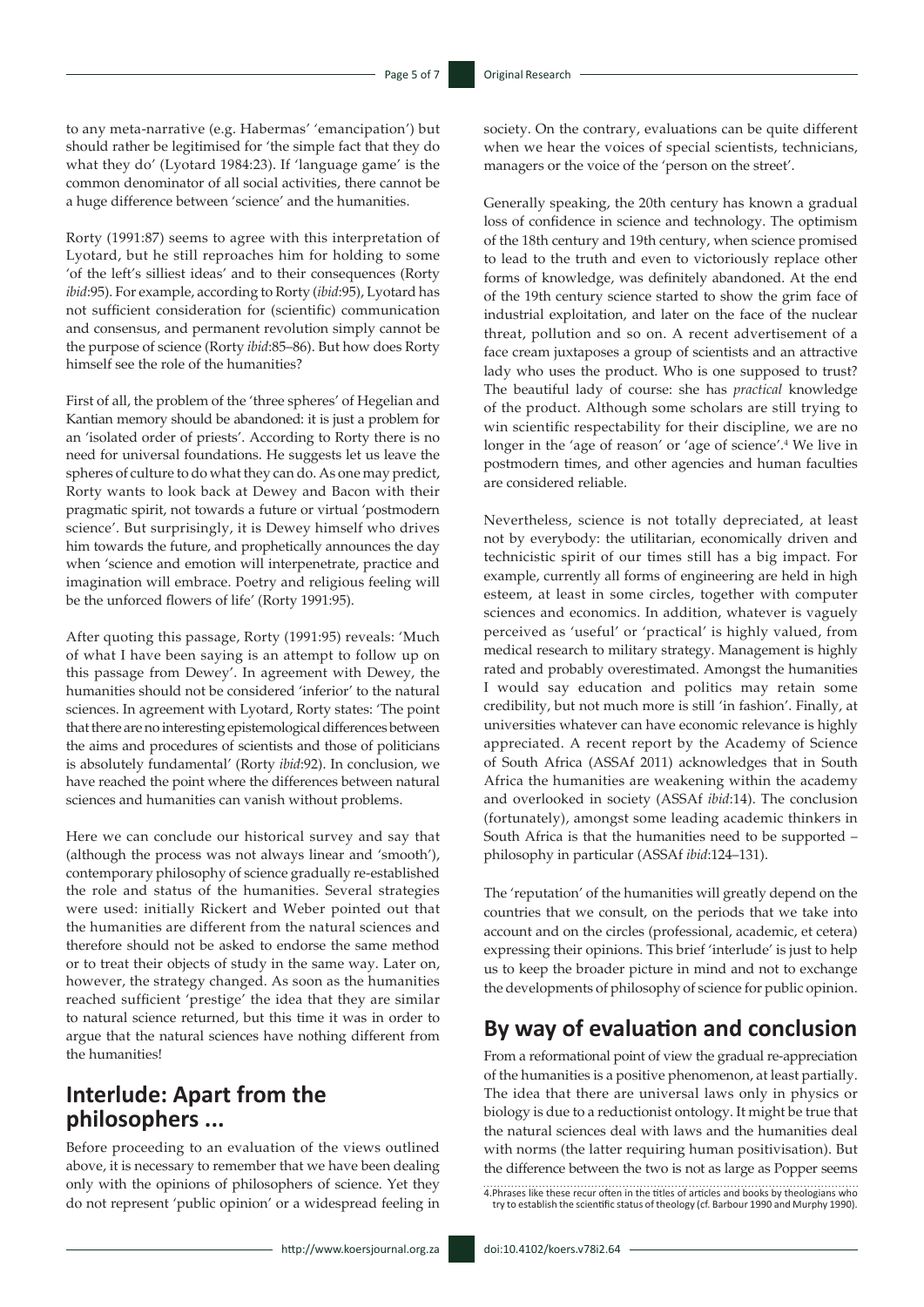to believe (Strauss 2001). The theory of modal aspects paves the way for regarding as sciences all the disciplines exploring reality through one (or more) modal aspect and therefore the re-appreciation of the humanities can be considered positive.

There is, however, some concern about the way the 'rehabilitation' of the humanities was achieved. One might in fact wonder whether it was not reached 'at the expense' of the natural sciences. In other words one might have the impression that whilst the positivists emphasised the more basic modal aspects (physics, movement, number, et cetera), more recent trends emphasise aspects like the historical, the social, the economic and so on. It should be observed that the first modalities constitute the points of view of natural science, whilst the higher modalities 'belong' to the humanities.

Is this fascination with higher aspects the reason why nowadays, in some cases, the humanities seem to become even 'more scientific' than the natural sciences? Could it be the reason why the natural sciences are subtly invited to adopt the method of the humanities and even to recognise themselves as humanities? Are we operating a simple *reversal* of a previous hierarchy (see Habermas [1971:308–311]?) If this is the case, then the gradual re-evaluation of the humanities might be heading towards new forms of relativism (cf. Feyerabend 1975). In fact, the absolutisation of the historical or the social aspect normally places considerable emphasis on the subject of scientific knowledge. Science may then be placed within the historicist flux of paradigm-changes, with its revolutions leading nowhere and its scientific community as the supreme arbiter of truth and falsehood.

A few concrete problems are likely to affect an academic community in the grip of this relativistic mood, especially when relativism is 'economically inspired' (cf. Venter 2006:288ff). Likewise Feyerabend (1975:306–308) started finding similarities between science and voodoo (or even prostitution), the temptation to legitimise subjects, courses and modules that are far from scientific will increasingly affect a university. In other words, we will deal more and more with what Storkey (1986) calls the 'surrogate sciences', stuff which does not belong in a university but is designed for purposes of economic convenience. A recent signal of malaise is the fact that schools and faculties try to grab for themselves and offer subjects which are beyond their competence for the (not even well disguised) purpose of increasing their student numbers (and financial subsidy with them).<sup>5</sup>

The only safeguard against this relativistic drift would be the recognition that universal norms (conditions) are available both to the natural sciences and to the humanities (but of course not to the 'surrogate sciences'). In other words, a demarcation criterion is needed which recognises the many differences between sciences, but at the same time affirms their common scientific status. This requires a non-reductionist ontological background, one which does not lead to the 'veneration' of one or other series of modal aspects (for example the ones qualifying the objects of study of the natural, social, or cultural sciences). For the moment, reductionism and absolutisations unfortunately remain strong temptations for several trends in philosophy and scholarship. As long as they coincide with uncertainty and disagreement on the criterion to distinguish between science and non-science, my forecast is that ambiguity, arbitrariness and self-interested pragmatism will not be easily eliminated. But of course, nothing prevents better choices from being adopted in future.

## **Postscript: Ponti Venter on the role of philosophy**

Ponti Venter has often discussed and written on the issues just mentioned above (Venter 2004, 2006). Although in philosophical circles the gradual recognition of the humanities has been a well-known factor to deal with, in South Africa a sort of 'positivist' approach to many special sciences has survived its philosophical death. To visit the 'orphans'<sup>6</sup> of this movement, one has to descend to semi-dark laboratories and offices, after selecting certain subjects and certain circles (economics is said to be amongst the most affected). There one will encounter many academics who (settled in dark rooms, as one may imagine) proclaim their proud ignorance of and bitter disinterest towards all philosophy (sometimes including the philosophy of their own field of study). The irony is, of course, that they are often in the grip of a philosophy (or worldview?) that they don't take the trouble to examine.

Unfortunately, this attitude has often created considerable irritation amongst reformational scholars and, in the attempt to show the usefulness of philosophy, they have often fallen into some sort of over-reaction. If one adds the problem that (in reformational circles) the encyclopaedic role of philosophy has traditionally been a bit exaggerated (Coletto 2012a, 2012b, 2012c), one may start to understand why, in reaction to a dismissive attitude, in this tradition philosophy is sometimes depicted as the 'gearbox' of the vehicle (Wolters 1989:14–15), 'the discipline of the disciplines' (Strauss 2009), a sort of almighty omni-science, and omni-present in all the other disciplines.

Yet there are happy exceptions. It is sufficient to read Ponti Venter's (1999) 'The role of philosophy in the reformational Christian university' to notice the modest, balanced and appropriate picture which is drawn of the role of philosophy. I consider it as a sort of healthy exception, a happy manifesto on the humble yet meaningful task of the philosopher.

Venter explains that the 'foundations' of scientific theories, views or approaches are not the exclusive 'property' of philosophy. Philosophy, as a consequence, is 'foundational'

<sup>5.</sup> At our own Potchefstroom Campus, for example, the *philosophy* of the natural sciences<br>or social *philosophy* are taught directly by the schools of physics or sociology. What<br>a student can normally get, in these cases, those subjects, usually with insufficient deepening of the underlying *philosophical*  themes.

<sup>6.</sup>In the first part of this section the tone (which is not always obvious in written documents) is ironical. Should my choice of the term *orphans* sound inappropriate<br>I would like to explain that it parallels J.M. Keynes' choice of the term slaves. With<br>regard to economics he writes: 'Practical men who be exempt from any intellectual influences are usually the slaves of some defunct economist' (Keynes 1939:383).